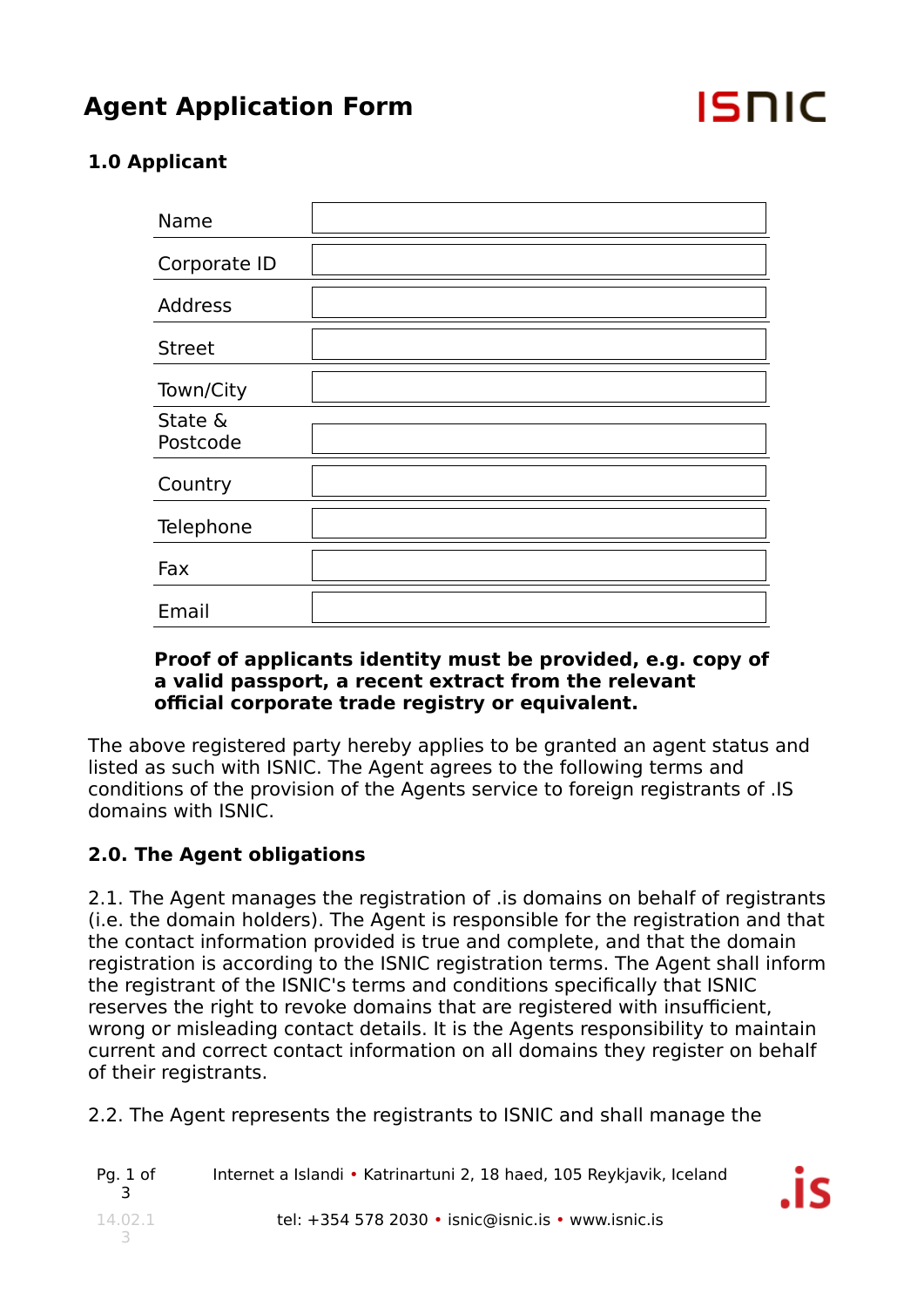# **Agent Application Form**



domain's registration. The Agent shall conduct all correspondence and communication with ISNIC on behalf of the registrants. The Agent shall make sure that the contract with it's registrants stipulates such representation.

2.3. The Agent will be listed on the ISNIC web as an agent with sufficient contact details.

2.4. The Agent shall be registered as the domain's administrative contact. Please specify below the Agent ISNIC NIC-handle:

2.5. The Agent contact information will be published on the ISNIC web, please specify below:

| Name                |  |
|---------------------|--|
| <b>Address</b>      |  |
| <b>Street</b>       |  |
| Town/City           |  |
| State &<br>Postcode |  |
| Country             |  |
| Telephone           |  |
| Fax                 |  |
| Email               |  |
| Website             |  |
| NIC-handle          |  |

### **3.0. Service Fee**

3.1. The Agent agrees to pay a yearly service fee according to the current ISNIC tariff. See http://www.isnic.is/en/payments/tariff

3.2. The agent status will be suspended without further notice if service fee is not remitted to ISNIC within 60 days of the billing date.